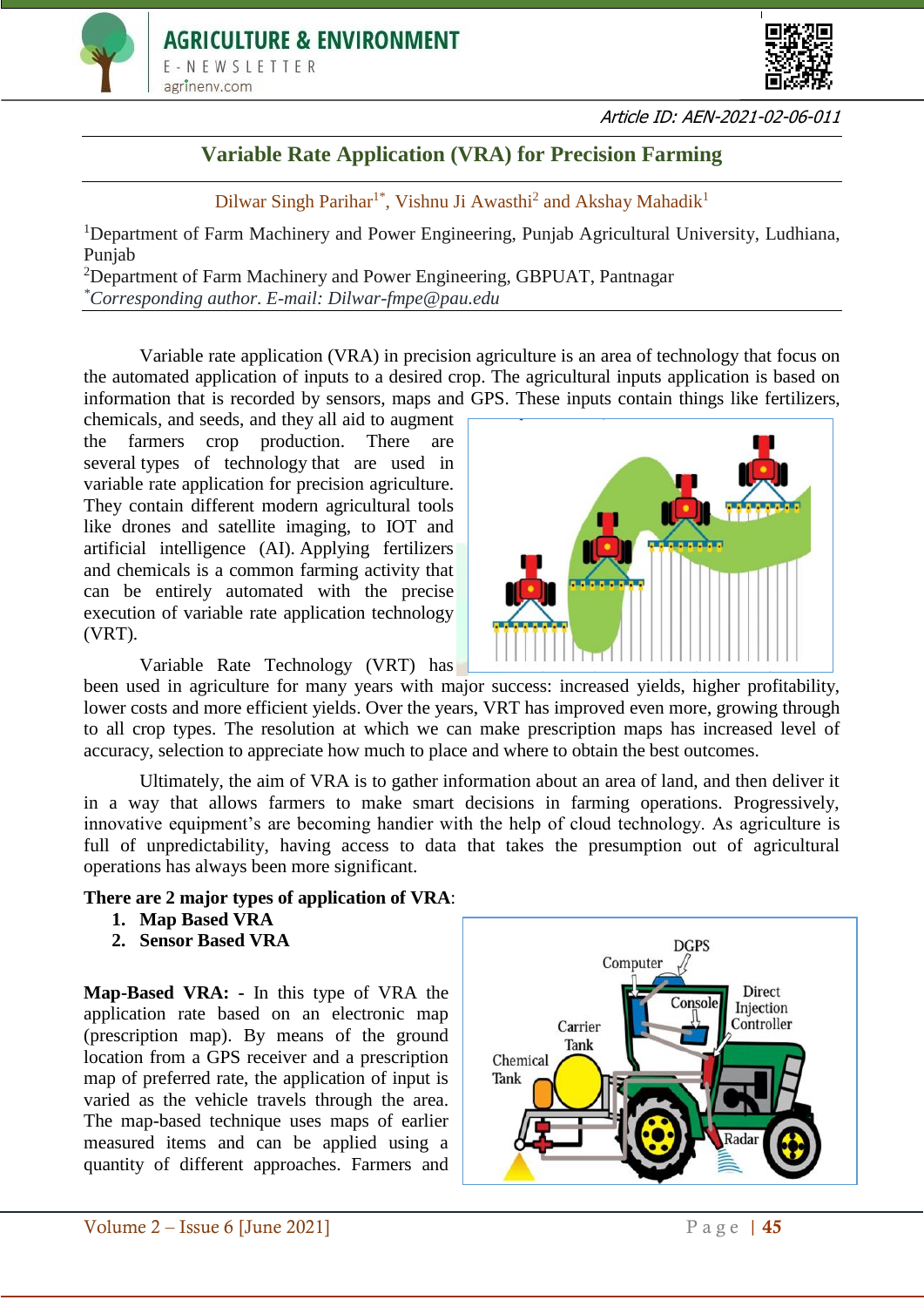



experts have made approaches for variable inputs based on different kind of soils, soil color and texture, Elevation, crop production, and many other information related to crop, area and weather.

**Sensor-Based VRA: -** The sensor-based technique provides the proficiency to differ the application rate of resources with no earlier mapping or data gathering involved. On the go sensors record the required information commonly soil and crop characteristics. Measurements recorded by the sensors and then managed and used instantaneously to regulate a variable-rate applicator. This technique doesn't essentially require the use of GPS system, nor does it need wide data analysis prior to making variable-rate applications. Nevertheless, GPS is used for data recording, the data can be used in upcoming site-specific crop management practices for forming a prescription map for other and future tasks, as well as to maintain application history for the farmer.



#### **Other Applications and Benefits**

Variable rate application in precision agriculture focuses on many other areas than just fertilization. VRA technology can be used in application of herbicide, weedicide and in applying micronutrient as well as for disease detection in the crops. Overall, VRA technology is mainly used to both spot information about a given site and to have a arrangement take decisions based on that data. The decisions that are made by the variable rate application technology systems regulate which supplies should be applied to the crop.

The advantage of [VRA system](https://gamaya.com/) is that it can assistance computerize this part of the farming process. The more computerization and precision that a firm introduces to their jobs, the more profit they can earn through higher production and efficiency. VRA increases financial return by tactically optimizing inputs in each agricultural operation. VRA allows to focus inputs on crops that provide the maximum return, while decreasing inputs in inferior productivity areas or where earlier management has brought about in a condition for reduced input essential.